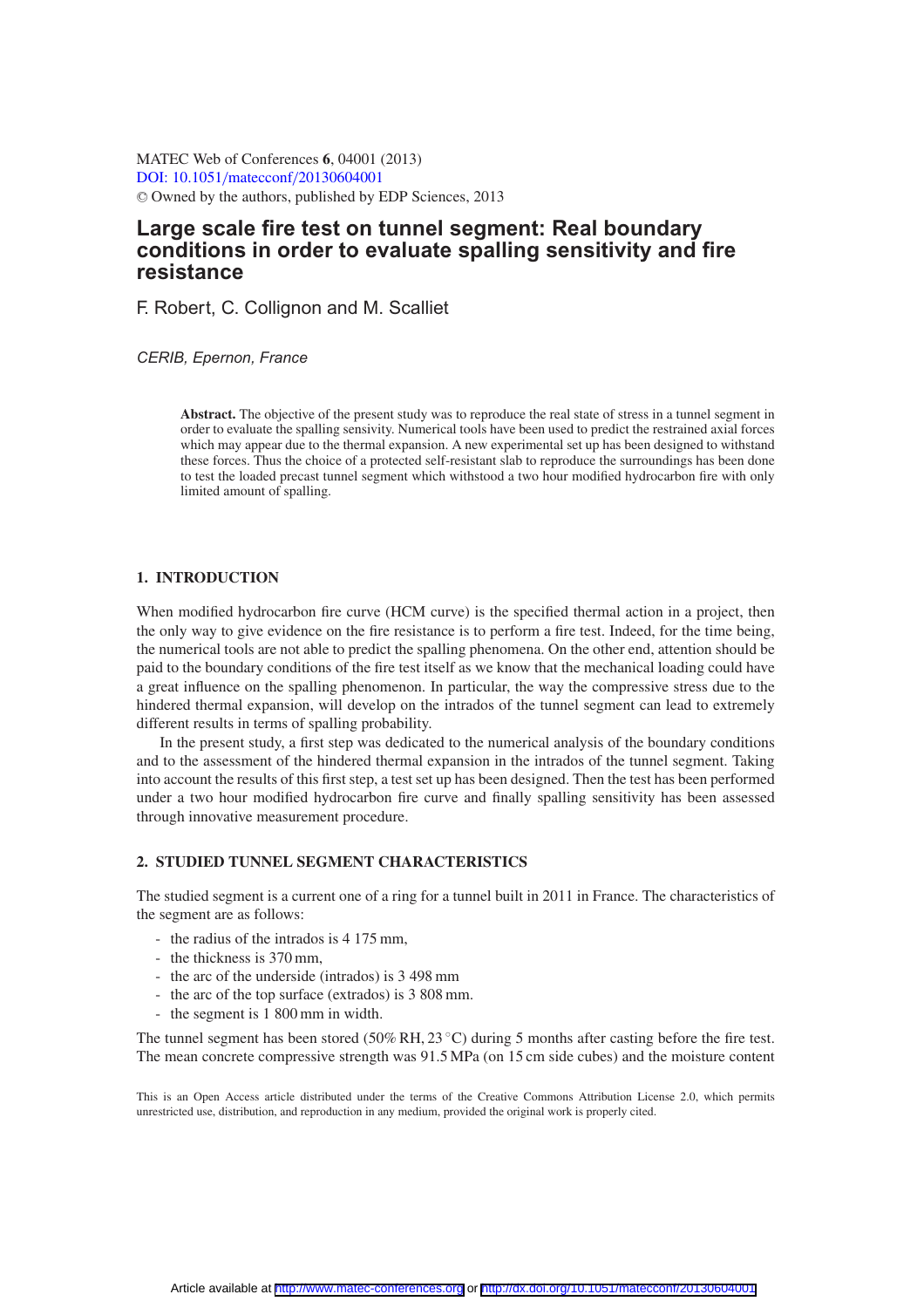MATEC Web of Conferences



<span id="page-1-0"></span>**Figure 1.** Kinematics conditions.

was 3.1% when the fire test was performed (on cylindrical samples  $\varnothing$ 16 cm, l= 32 cm)  $\cdot$  2 kg/m<sup>3</sup> of monofilament propylene fibres whose length was 12 mm have been added to the concrete mix.

# **3. NUMERICAL ANALYSIS OF THE STRESS STATE**

### **3.1 Description of the model**

The tunnel segment has been modeled thanks to Castem Software. A simplified approach has been adopted by choosing a 2D element with a behavioural assumption of plane stress. Indeed the test configuration will allow some deformation on the longitudinal edge of the tunnel segment. This assumption would not have been the same in a full scale tunnel for which a behavioural assumption of plane strain would have been selected. The following figure (Fig. [1\)](#page-1-0) shows the kinematics conditions which have been adopted (different conditions have been analysed before to adopt them): symmetry plan at mid-span of the tunnel segment, slab/tunnel segment contact with a friction coefficient of 0.3. Moreover, the edge is free to rotate.

On a first step, a nonlinear thermal simulation is performed (all the thermal properties are defined in accordance with EN 1992-1-2 [\[1](#page-6-0)]). Then the mechanical calculation is achieved taking into account the temperature through the thermal expansion and the decrease of the Young modulus. Concrete is modeled as an elastic isotropic material.

During the test, the loading of the segment is carried out through two lines of two hydraulic jacks each for a total of 90 tonnes (22.5 tonnes per jack). The level of loading has been defined in order to find the stress state the most similar according to the design at ambient temperature: a compressive stress state corresponding to an axial force of 1 408 kN.

#### **3.2 Results of the numerical modeling**

Before the fire test, the resulting axial force is a compressive one even if the intrados of the tunnel is slightly in tension (see Fig. [2\)](#page-2-0). As soon as the segment is sumitted to the fire, the thermal expansion will lead to the developement of a compressive bell-shaped zone next to the heated surface. The top of this bell-shaped zone reaches a maximum stress level of about 20 MPa. During the heating process, this zone will gradually move away from the heated surface whereas a tension area will extend on the unexposed surface. Due to the simplified model adopted which considers an elastic isotropic material, the tension level will grow up to 12 MPa after two hours of a modified hydrocarbon exposure whereas some cracks should appear to release these tensile stress.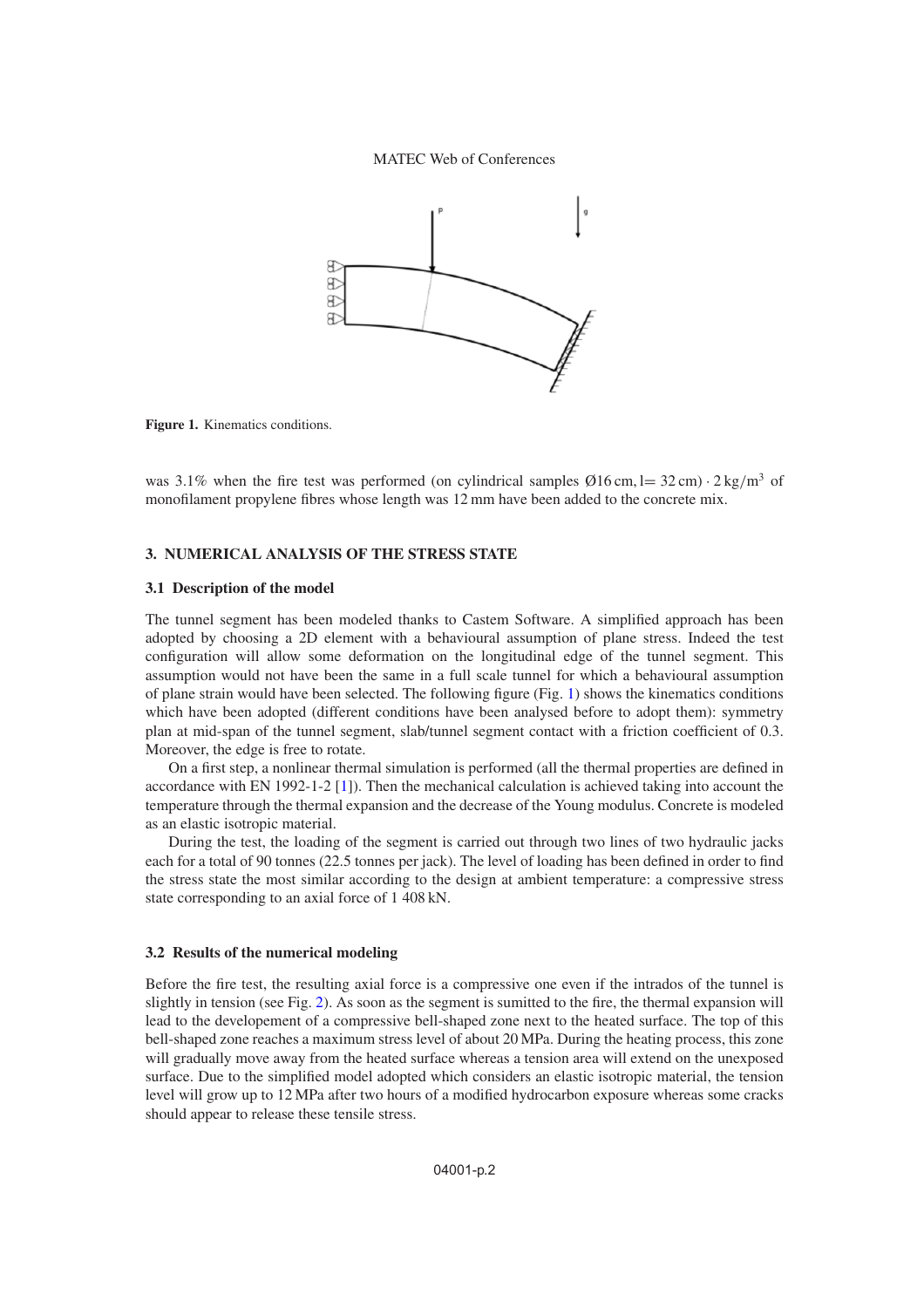

<span id="page-2-0"></span>

<span id="page-2-1"></span>**Figure 2.** Stress state at the tunnel segment keystone.





The horizontal reactive force is about 100 tonnes before the test after loading. Due to the restrainment of the thermal expansion, the horizontal reactive force will grow up to 270 tonnes after the two hours of a modified hydrocarbon exposure.

With regard to the deformation of the segment (Fig. [3\)](#page-2-1), it appears that the tunnel segment will slightly lift oneself up during the test (numerically, a 2 mm lifting is observed at the keystone of the tunnel segment) after 2 hours HCM exposure.

### **4. TEST SET UP**

## **4.1 Description of the test set up**

In order to reproduce the real boundary conditions of the tunnel segment during a fire and to withstand the generated forces due to thermal expansion, a specific set up has been designed. It consists of a protected self-resistant slab in reinforced concrete with an opening at its center whose sides are at a bit of an angle in order to perfectly support the specific shape of the segment (the sides are inclined at an angle of 24◦). When the segment is positioned in the center of the slab, a VEDAFEU fire stop system is laid at the bottom of the transversal joint between the slab and the tunnel segment. A Neoprene is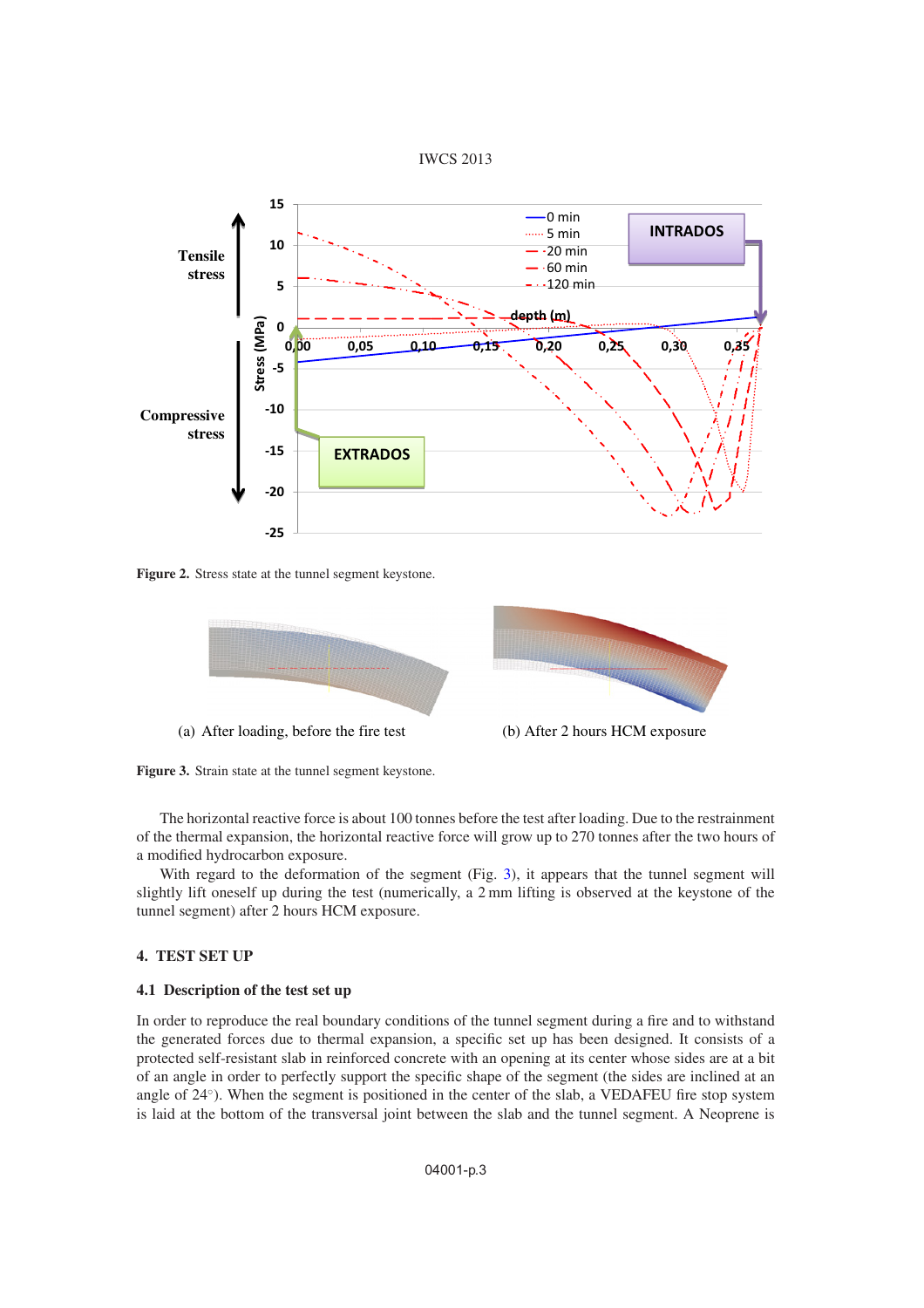# MATEC Web of Conferences

<span id="page-3-0"></span>

Figure 4. Test set up used for a precast tunnel lining 37 cm depth.



**Figure 5.** Exposed surface at the 4<sup>th</sup> minute (left) and at the 122<sup>nd</sup> minute (right).

inserted on the side of the slab and then the transversal joints are filled with a specific mortar. Some mineral wool fills the longitudinal joints (the transversal forces are considered not to be significant as there is no continuous contact between the rings).

The loads are applied through a base cast in concrete to counterbalance the circular shape of the segment (Fig. [4\)](#page-3-0).

### **4.2 Fire exposure**

The modified hydrocarbon temperature-time curve is given by:

$$
\Theta_{g} = 1280 (1 - 0.325 e^{-0.167 t} - 0.675 e^{-2.5 t}) + 20 [^{\circ}C].
$$

Where  $\Theta_{g}$  is the gas temperature in the fire compartment [  $°C$ ] t is the time [min].

The thermal running of the test is ensured thanks to plate thermometers.

# **4.3 Temperature profile**

After a two hour modified hydrocarbon curve exposure, the temperature inside the reinforced concrete tunnel segment has been registered at 950 ◦C at 2 cm from the exposed surface, at 690 ◦C at 4 cm from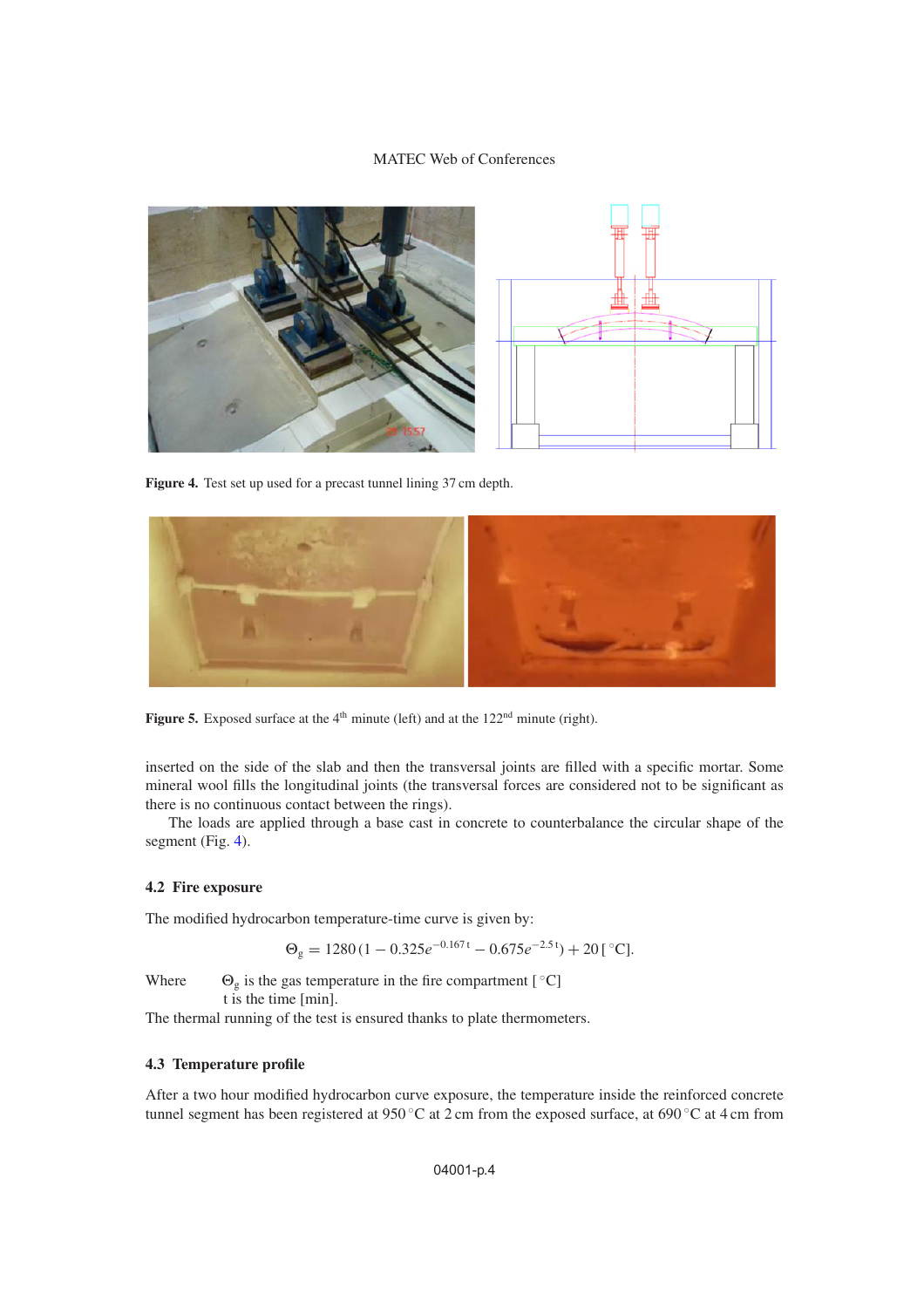# IWCS 2013

<span id="page-4-0"></span>

**Figure 6.** Spalling depth assessment. (a) Picture of the exposed surface; b) digitized exposed surface).

the surface, at 410 ◦C at 7 cm from the surface, at 270 ◦C at 10 cm from the surface and at about 45 ◦C on the unexposed surface.

## **5. SPALLING MEASUREMENTS**

### **5.1 During the test**

The exposed surface of the tunnel segment is observed thanks to a specific camera equipped with an endoscopic system cooled by air and water.

Spalling is observed from the  $1<sup>st</sup>$  to the  $45<sup>th</sup>$  minutes of the test. Then, until the end of test (122 minutes), some slight pieces of concrete fall due to cracks those appear near the edge of the segment.

On the unexposed surface, water sweating appears from the  $11<sup>th</sup>$  minute of the test and continuously until the end of the test.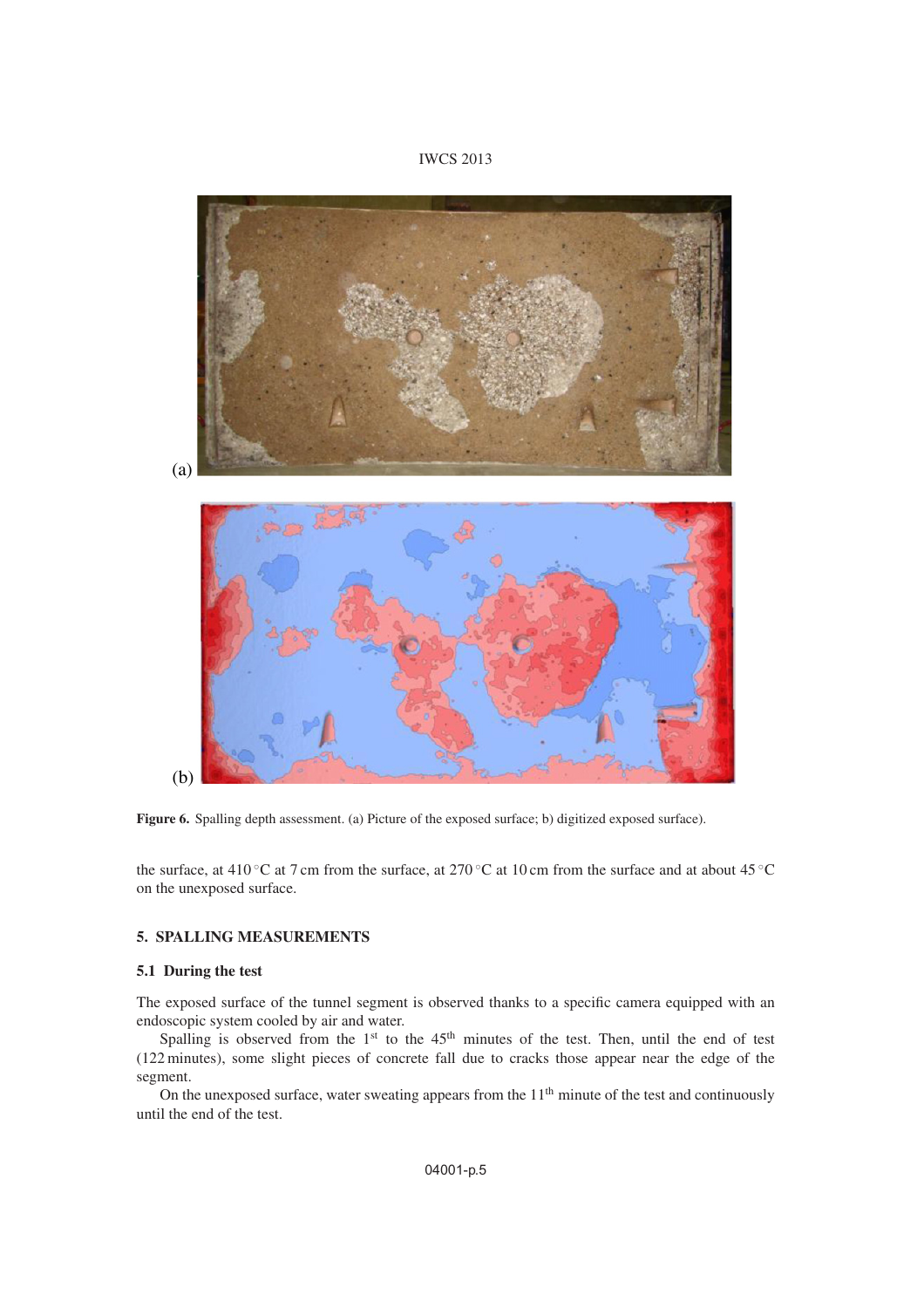### MATEC Web of Conferences

<span id="page-5-0"></span>

**Figure 7.** Percentage of spalling surface according to spalling depth.

With regard to the deformation/displacement of the tunnel segment during the test, no lifting has been observed nor deflection, as the displacement are not homogeneous on the whole tunnel segment and slab. Anyway the displacement values are of the magnitude of the millimeter.

### **5.2 After the test**

The spalling measurement has been performed thanks to a system consisting of a portable 3D video camera that allows to acquire a high density of 3D data of the surface of a sample test before and after test with an accuracy of 0.5 mm. This camera is associated with processing of 3D data and dimensional control software which is capable of producing an image of the spalled surface according to the depth of spalling (Fig. [6\)](#page-4-0).

The rate of spalling is quite low as 40% of the surface spall but nearly half of this spalled surface has a depth lower than 10 mm as shown on figure [7.](#page-5-0) A residual expansion can be observed on the remaining part. A superficial layer about 1 to 3 cm thick peels off the bottom of the tunnel segment. Some surface aggregates are melted and vitrified.

# **6. CONCLUSION**

This last decade, many efforts have been put in order to take into account the indirect fire actions throughout the structure to sharply evaluate the fire resistance of structural element. In the present study, this is achieved through the help of numerical modeling to design the set-up which would be the most representative of the real surrounding conditions. It enables to assure a fire resistance of two hours with the modified hydrocarbon curve without under or overestimating the spalling phenomenon since the right stress state is reproduced.